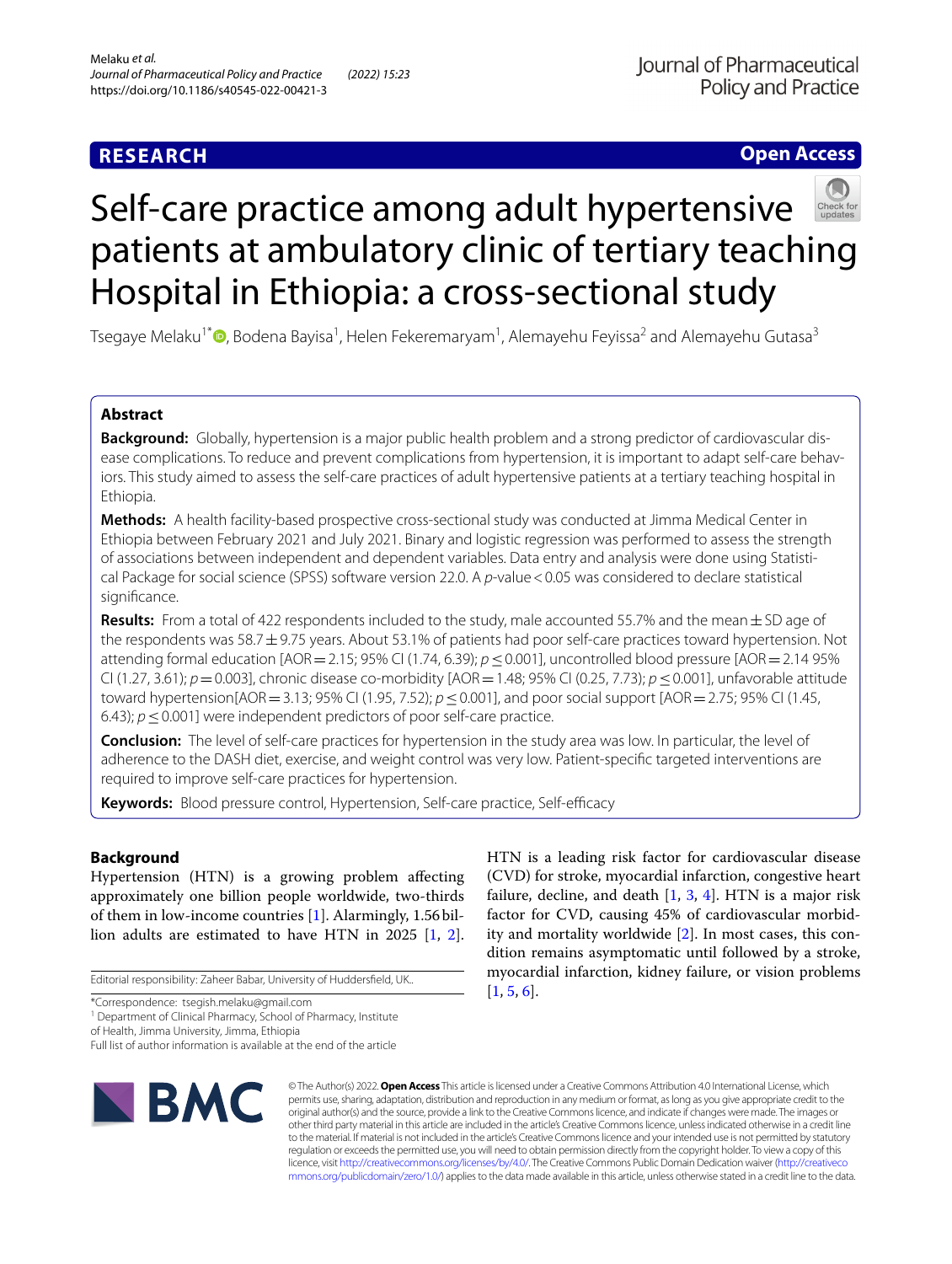In Ethiopia, hypertension is the most common noncommunicable disease (NCD) with a prevalence rate of 19.6% [[7,](#page-9-1) [8\]](#page-9-2). Uncontrolled high blood pressure can lead to heart attack and eventually heart failure and stroke, kidney failure, blindness, blood vessel rupture, and cognitive impairment [[9\]](#page-9-3). HTN complications are estimated to cause about 9.4 million deaths each year, representing  $17\%$  of all deaths worldwide  $[10, 11]$  $[10, 11]$  $[10, 11]$  $[10, 11]$ . The main cause of poor control of HTN is the inability to comply with HTN's self-care practice [[12](#page-9-6), [13](#page-9-7)]. Self-care practices have been an important and cost-efective tool in the management and prevention of hypertension and its complications. Self-care of hypertension includes adherence to medication, intake of a low-fat diet, daily exercise, restriction of alcohol intake, smoking cessation, weight loss, self-monitoring of blood pressure (BP), regular health checkups, and reducing stress [\[14](#page-9-8), [15\]](#page-9-9).

Lifestyle changes, formerly known as non-drug therapies, play an important role in people with and without hypertension. It may serve as an early intervention before initiating medication in people with high blood pressure and maybe an adjunct to medication for those already on medication [\[16](#page-9-10), [17](#page-9-11)]. Lifestyle changes can lower systolic blood pressure by about 4–11 mmHg. It is also estimated that for every 1 kg weight loss, blood pressure decreases by 1 mmHg [\[9](#page-9-3), [17](#page-9-11)].

Although high blood pressure can be modifed and treated, there is little knowledge about the treatment of hypertension in developing countries. In developing countries, more than three fourth of the burden of hypertension is attributable to a lack of knowledge and inadequate practice of self-care measures [[10,](#page-9-4) [18,](#page-9-12) [19\]](#page-9-13). In previous studies conducted in Ethiopia, the prevalence of inadequate self-care practices reaches 77% [[20](#page-9-14), [21](#page-9-15)], which is very high as compared to the World Health Organization (WHO) recommendation.

Several factors have been associated with adherence to self-care activities, including socio-economic status, age, gender, educational status, place of residence, co-morbidity, access to health care, level of health literacy, length of therapy, culture, social support, self-efficacy, source of information on self-care and knowledge of disease and treatment [[22](#page-9-16)[–26](#page-9-17)].

Adhering to self-management practices in hypertension is essential for patient management to achieve desired treatment goals by improving quality of life, preventing complications, and reducing health care costs, but self-care practices remain low in developing countries [\[26–](#page-9-17)[28](#page-9-18)]. Measuring the level of self-care activity for hypertension, along with determinants, is important for establishing a successful strategy for the treatment of hypertension. The literature recommends different self-care practice evaluation methods. One of the validated assessment scales routinely used is Hypertension Self-Care Activity Level Effects (H-SCALE) [[29\]](#page-9-19). It addresses most of the self-care behaviors of the patients which are expected to affect glycemic control. There are studies in Ethiopia on HTN self-care practices. However, the level of hypertension self-care practices and contributing factors have not been well studied in the southwestern part of Ethiopia. Therefore, the study aimed to evaluate the self-care practices of adult hypertensive patients in an outpatient clinic of a tertiary teaching Hospital in Ethiopia.

## **Methods**

## **Study setting**

The current project was conducted at Jimma Medical Center in Ethiopia. Jimma Medical Center (JMC) is one of the oldest public hospitals in the country. Geographically, it is located in Jimma city 352 km southwest of Addis Ababa, the capital. With a bed size of 800, JMC is the only teaching and tertiary hospital in the southwestern part of the country. It provides services for approximately 15,000 inpatients, 160,000 outpatient attendants, 11,000 emergency cases, and 4500 deliveries per year coming to the hospital from the catchment population of about 20 million people. The medical center has over 1500 health workers. Besides serving as a referral center, the hospital serves as a teaching and research center for several health professionals at the undergraduate and postgraduate levels. The hospital has diferent general departments and specialty units like surgery, pediatrics and child health, internal medicine, oncology, gynecology-obstetrics, ophthalmology, dentistry, and other subspecialty clinics. The hospital provides screening and treatment services for people living with chronic disease at diferent specifc ambulatory clinics.

## **Study design and period**

A hospital-based cross-sectional study was conducted from February 2021 to July 2021.

## **Study population**

The study population for the current study was all adult hypertensive patients on follow-up at the ambulatory clinic of JMC during the study period and fulflls the inclusion criteria.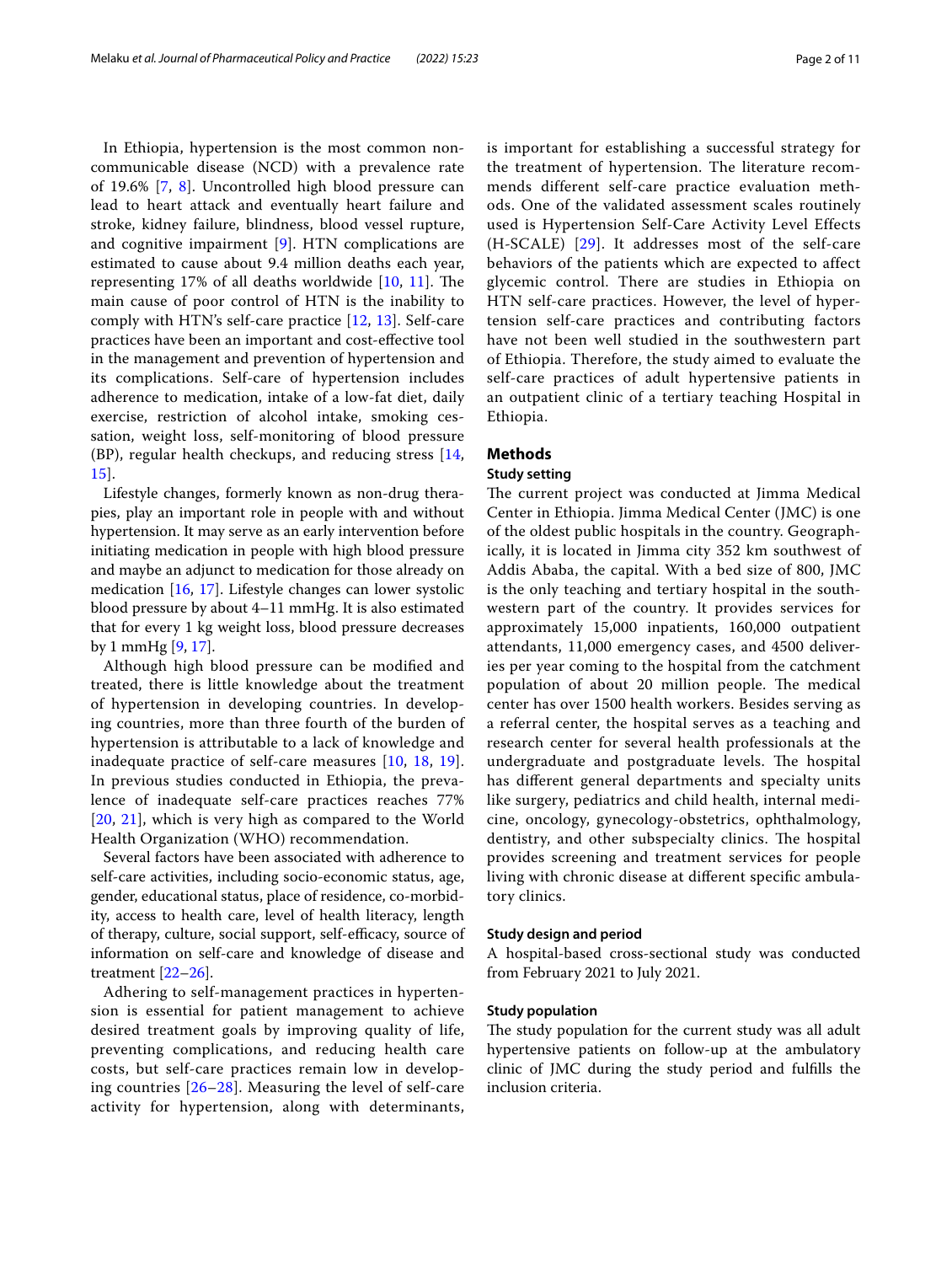## **Inclusion and exclusion criteria**

All adult hypertensive patients aged 18 years and above on follow-up for greater than 3 months were included in the study. We excluded patients who were seriously ill and unable to respond to interviews during the data collection period.

## **Sample size determination and sampling procedure**

The sample size was determined using a single population proportion formula based on the following assumptions: considering 95% of confdence level, 5% margin of error, and 51% prevalence of poor self-care practice [[30\]](#page-9-20). A minimum sample size was 384. Considering a 10% non-response rate, we recruited a total of 422 study participants consecutively over the study period. Participants were selected using a simple random sampling technique.

## **Data collection tools and methods**

Pretested structured questionnaires adapted from validated scales, published articles [\[30](#page-9-20)[–34\]](#page-9-21), and modifed to the context of the study were used to collect data from participants. The tool contains socio-demographic information, clinical profile of patient, Self-efficacy measure, Social support, self-care practices, knowledge and attitude related information, and questions. Data were collected by the interviewer-administered questionnaire. Data were collected by three trained nurses with a Bachelor of Science degree. Blood pressure was considered when an average systolic BP > 130 and diastolic BP>80 mmHg for at least three consecutive follow-up appointments in patients younger than 60 years old [\[35](#page-9-22)].

## **Outcome measures and validating methods**

|   |               |                                                                                                                                                                                                                                                                                                                                                                                                                   | D | Medication adher-                         |  |
|---|---------------|-------------------------------------------------------------------------------------------------------------------------------------------------------------------------------------------------------------------------------------------------------------------------------------------------------------------------------------------------------------------------------------------------------------------|---|-------------------------------------------|--|
| Α | Self-efficacy | The patient's self-effi-<br>cacy is confidence in his<br>or her ability to perform<br>tasks. It is drawn from<br>a five-item scale.<br>Feedback options range<br>from 0 (completely<br>not confident) to 5<br>(completely confident).<br>Respondents who<br>scored 4 or higher were<br>classified as having<br>good self-efficacy, and<br>if they scored below 4,<br>it was considered poor<br>self-efficacy [34] | F | ence<br>Blood pressure (BP)<br>monitoring |  |
|   |               |                                                                                                                                                                                                                                                                                                                                                                                                                   |   |                                           |  |

| the adequacy of social     |
|----------------------------|
| support on a 7-point       |
| Likert-type scale rang-    |
| ing from $1 =$ strongly    |
| disagree to $7 =$ strongly |
| agree. Total score from    |
|                            |

B Social support Social support is when

C Self-care practice Self-care practice was

average or higher on the H-SCALE questions Three items were used to evaluate adherence to the prescribed medication. Then add the answer to each item with a score range of 0 to 21. Participants scoring 21 points are considered adherent [[37\]](#page-9-24)

> Good blood pressure monitoring was considered when BP was measured one time per month and more than once per month for uncontrolled BP [[38](#page-9-25)]

the patient has friends and others, including family, present in times of need or crisis to give them a bigger picture and a positive image of themselves. The Multidimensional Perceived Social Support Scale (MSPSS) was used to measure social support. The MSPSS is a 12-item measure that rates

12 to 84; with scores higher and equal to 64 indicates better (good) social support [\[36](#page-9-23)]

assessed using the impact of hypertensionrelated self-care activity level [\[29](#page-9-19)]. The H-SCALE is a self-report questionnaire that includes six categories of self-care behaviors, which include medication adherence, a low-salt diet, physical activity. smoking cessation, weight management, and abstinence from alcohol. Good self-care practices are considered when the patient scores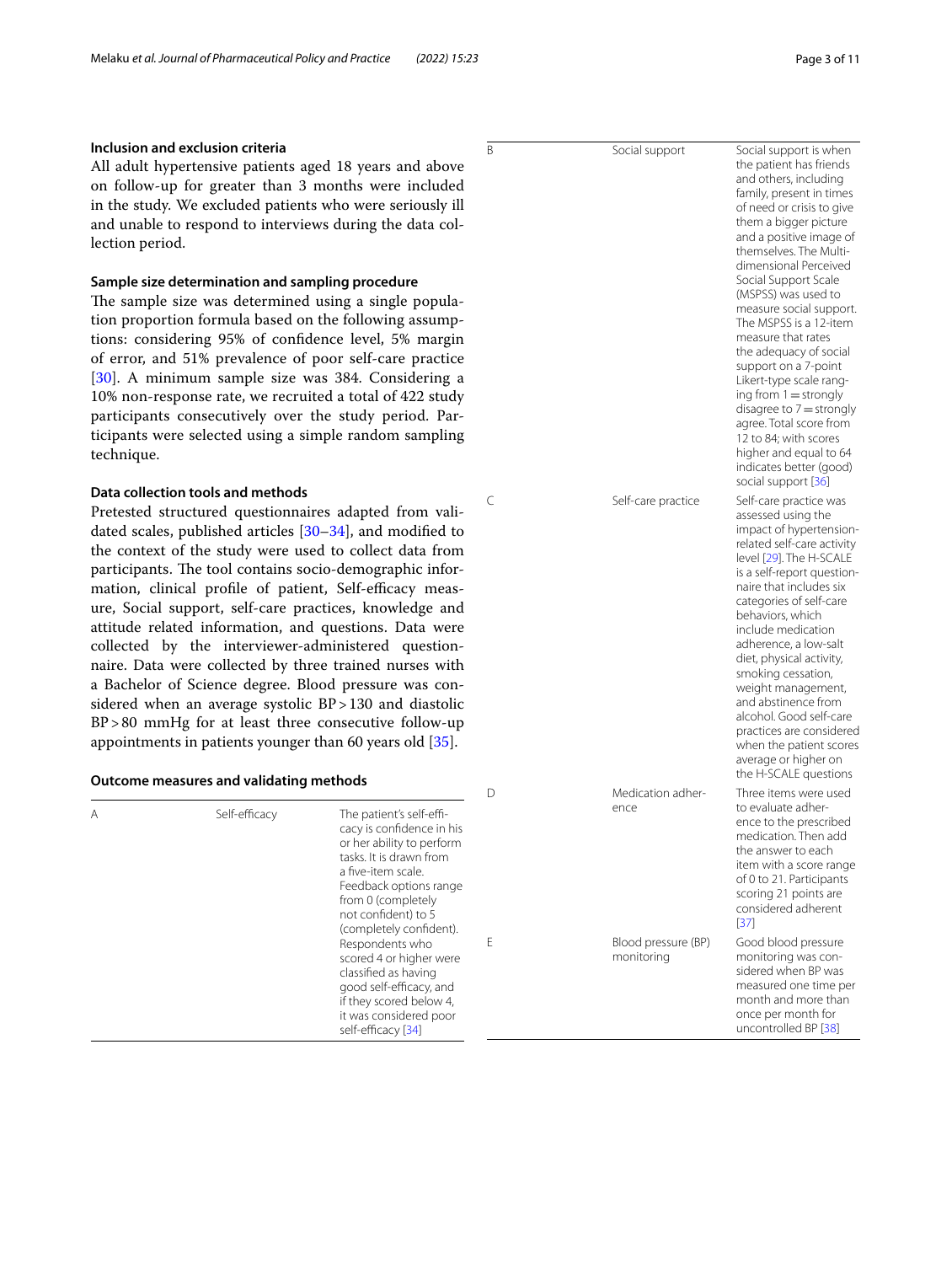| F | Diet quality      | Diet quality was<br>assessed based on<br>the 11-item Dietary<br>Approach to Stop<br><b>Hypertension Quality</b><br>(DASH-Q) scale. These<br>factors allow us to<br>evaluate healthy food<br>intake related to the<br>nutritional content<br>of the DASH diet.                                            | $\overline{1}$<br>Knowledge                                                                                                                                                                                                                                                                                                                                                                                                                                                                 | Hypertension evalu-<br>ation of lifestyle and<br>management (HELM)<br>scale was used to assess<br>the knowledge of<br>respondents. If a par-<br>ticipant answers above<br>the median knowledge<br>question, it is consid-<br>ered "knowledgeable" or<br>good knowledge [32] |
|---|-------------------|----------------------------------------------------------------------------------------------------------------------------------------------------------------------------------------------------------------------------------------------------------------------------------------------------------|---------------------------------------------------------------------------------------------------------------------------------------------------------------------------------------------------------------------------------------------------------------------------------------------------------------------------------------------------------------------------------------------------------------------------------------------------------------------------------------------|-----------------------------------------------------------------------------------------------------------------------------------------------------------------------------------------------------------------------------------------------------------------------------|
|   |                   | Responses were sum-<br>marized and ranged<br>from 0 to 77. A score<br>of fewer than 32 was<br>considered poor diet<br>quality. A score of 33-51<br>corresponds to the                                                                                                                                    | Κ<br>Attitude                                                                                                                                                                                                                                                                                                                                                                                                                                                                               | A "favorable attitude"<br>is considered when a<br>patient answers a ques-<br>tion about attitude with<br>an average or higher<br>score                                                                                                                                      |
|   |                   | average quality of the<br>diet and a score of 52 or<br>higher corresponds to<br>good diet quality [39]                                                                                                                                                                                                   | Data processing and analysis<br>Data were entered into epi info and exported to the Sta-<br>tistical Package for Social Science (SPSS) version 22.0 for                                                                                                                                                                                                                                                                                                                                     |                                                                                                                                                                                                                                                                             |
| G | Physical activity | Physical activity was<br>assessed on two items<br>and summarized<br>responses on ranges<br>from 0 to 14 score.<br>Participants with a score<br>of 8 or higher were<br>considered to comply<br>with the physical activ-<br>ity recommendations<br>[40, 41]                                                | analysis. Descriptive statistics were used for the analysis<br>of patient characteristics. Chi-square tests and logistic<br>regression analysis were done to determine the pres-<br>ence of a statistically significant association between<br>explanatory variables and the outcome variable. Factors<br>associated with self-care practices were identified using<br>bivariate and multivariable logistic regression analysis.<br>Before analysis factors such as independence of errors, |                                                                                                                                                                                                                                                                             |
| Н | Weight management | The patient's weight<br>management over the<br>past 30 days was rated<br>on a 10-item scale.<br>Response categories<br>range from strongly<br>disagree [1] to strongly<br>agree [5]. Summarize<br>the responses to calcu-<br>late a score in the 10-50<br>range. Participants<br>reporting a score of 40 | linearity in the logit for continuous variables, multicol-<br>linearity, and outliers were checked. Odds Ratio (OR),<br>$p$ -value, and their 95% Confidence Intervals (CI) were<br>calculated, and the result was considered statistically sig-<br>nificant at $p < 0.05$ .<br>Data quality management<br>The quality of the data was ensured through the develop-<br>ment of appropriate data collection materials. Two-day                                                               |                                                                                                                                                                                                                                                                             |
|   |                   | or higher were consid-<br>ered adherent to good<br>weight management<br>practices [33, 42]                                                                                                                                                                                                               | training on study objectives, data retrieval, and the col-<br>lection was given for the data collectors. Overall activity<br>was monitored by the study's lead investigator.                                                                                                                                                                                                                                                                                                                |                                                                                                                                                                                                                                                                             |
|   | Alcohol intake    | The amount of alcohol<br>consumed was evalu-<br>ated on a 3-item scale.<br>The participant who<br>stated that they did not<br>drink alcohol at all in<br>the last 7 days, or gener-<br>ally did not drink alco-<br>hol at all, are considered<br>abstainers [43]                                         | <b>Ethical considerations</b><br>Ethical clearance was collected from the institutional<br>review board of the institute of health, Jimma University.<br>A permission and support letter were also obtained from<br>the management committee of the hospital. Patients<br>signed an informed consent form to participate in the<br>study. The raw data were not made available to anyone<br>and were not used as the determinant of the subjects. All                                       |                                                                                                                                                                                                                                                                             |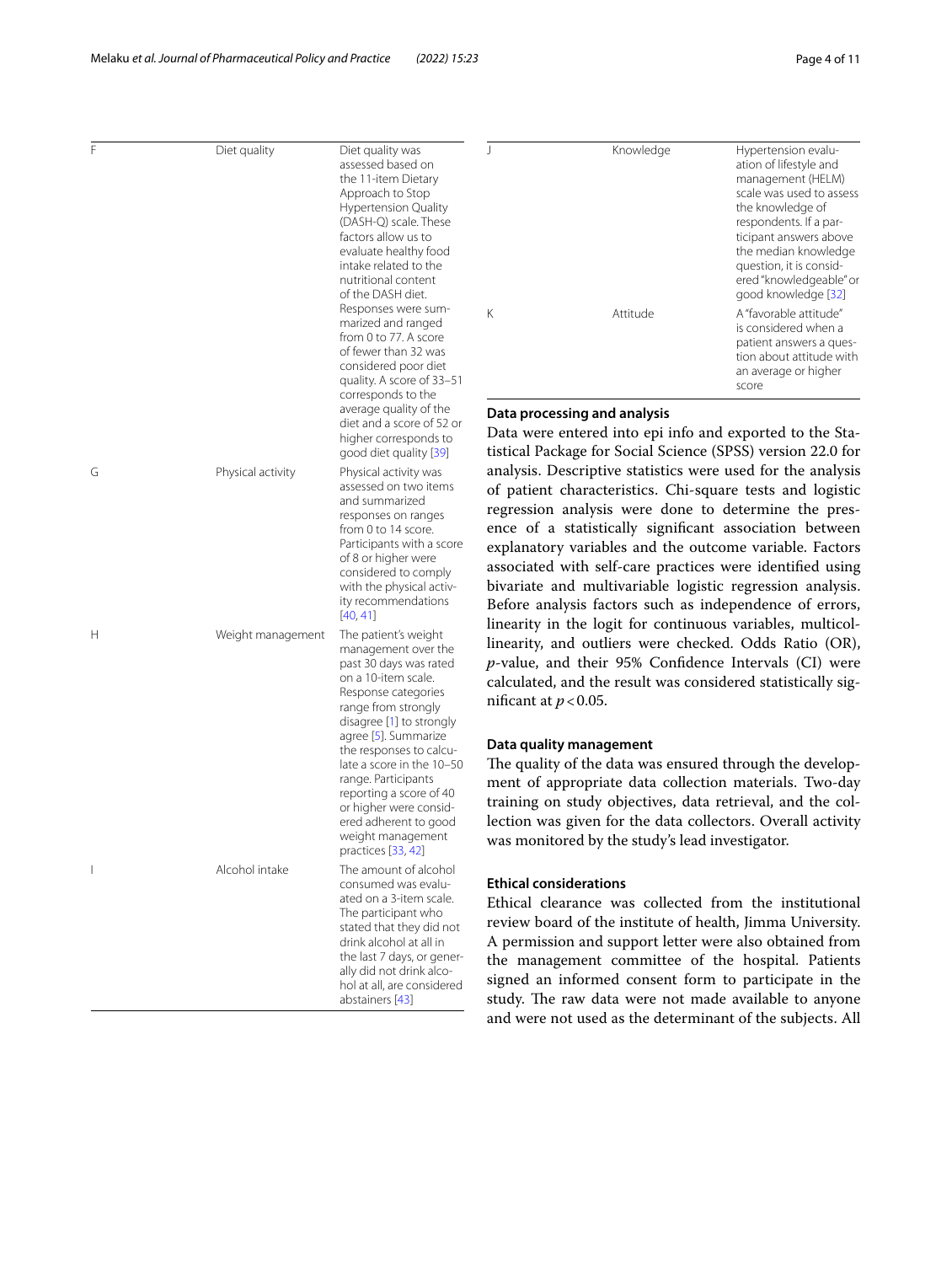steps in data collection and compilation were conducted and supervised by the principal investigator. Strict confdentiality was assured through anonymous recording and coding of questionnaires and placed in a safe place.

## **Results**

## **Socio‑demographic characteristics of participants**

From a total of 422 respondents included in the study, males accounted for 55.7% and the mean $\pm$ SD age of the respondents was  $58.7 \pm 9.75$  years. Nearly one-third (65.9%) of the respondents were married. About 33.9% of respondents had no formal education and 63% of the participants reside in an urban area. One-ffth of the participants had no regular income. About 278 (65.9%) of patients live with immediate family (Table [1](#page-4-0)).

## **Clinical characteristics of participants**

From the total of the included participants, more than one-ffth (26.8%) of them had had a family history of hypertension. About, 48.1% of participants had BMI above the recommended weight. About 249 (59%) of participants had uncontrolled hypertension. Nearly one-ffth (31.5%) of participants had chronic disease co-morbidity. About 114 (27%) of respondents missed their follow-up schedule (Table [2\)](#page-5-0).

## **Therapeutic life change and self‑care practice‑related information**

Of a total of included patients, 245 (58.1%) of them had good knowledge about self-care practice of hypertension. The majority  $(85.8%)$  of patients got information about self-care practice from a health care professional. About 282 (58.8%) of the participants had good knowledge about HTN self-care practice and 243 (50.6%) of the participants had a favorable attitude towards HTN self-care practice. More than half (51.9%) of participants had good social support and 259 (61.4%) had poor self-efficacy (Table [3\)](#page-5-1).

## **Level of hypertension self‑care practices**

The median score for self-care practice was 77 with a maximum score of 131. Out of the total respondents, 224 (53.1%) patients had overall poor self-care practice with 95% CI (49.37%, 57.13%). The median score for adherence

## <span id="page-4-0"></span>**Table 1** Socio-demographic characteristics of study participants at follow-up clinic

| Variable                     | Category                     | Frequency       | Percent |
|------------------------------|------------------------------|-----------------|---------|
| Age (years)                  | $Mean \pm SD$                | $58.7 \pm 9.75$ |         |
|                              | $18 - 35$                    | 30              | 7.1     |
|                              | $36 - 50$                    | 271             | 64.2    |
|                              | > 51                         | 121             | 28.7    |
| Gender                       | Male                         | 235             | 55.7    |
|                              | Female                       | 187             | 44.3    |
| <b>Educational status</b>    | Unable to read and write     | 143             | 33.9    |
|                              | Primary school               | 119             | 28.2    |
|                              | Secondary school             | 96              | 22.7    |
|                              | College and above            | 64              | 15.2    |
| Marital status               | Single                       | 42              | 10      |
|                              | Married                      | 278             | 65.9    |
|                              | Divorced                     | 31              | 7.3     |
|                              | Widowed                      | 71              | 16.8    |
| Occupation                   | Gov't/non-gov't employee     | 89              | 21.1    |
|                              | Self-employee                | 224             | 53.1    |
|                              | Unemployed                   | 109             | 25.8    |
| Residence                    | Urban                        | 266             | 63.0    |
|                              | Rural                        | 156             | 37.0    |
| Average monthly Income (ETB) | No regular income            | 109             | 25.8    |
|                              | $\leq$ 3000                  | 191             | 45.3    |
|                              | >3000                        | 122             | 28.9    |
| Living status                | Living with immediate family | 278             | 65.9    |
|                              | Living with extended family  | 115             | 27.2    |
|                              | Living alone                 | 29              | 6.9     |

*ETB* Ethiopian Birr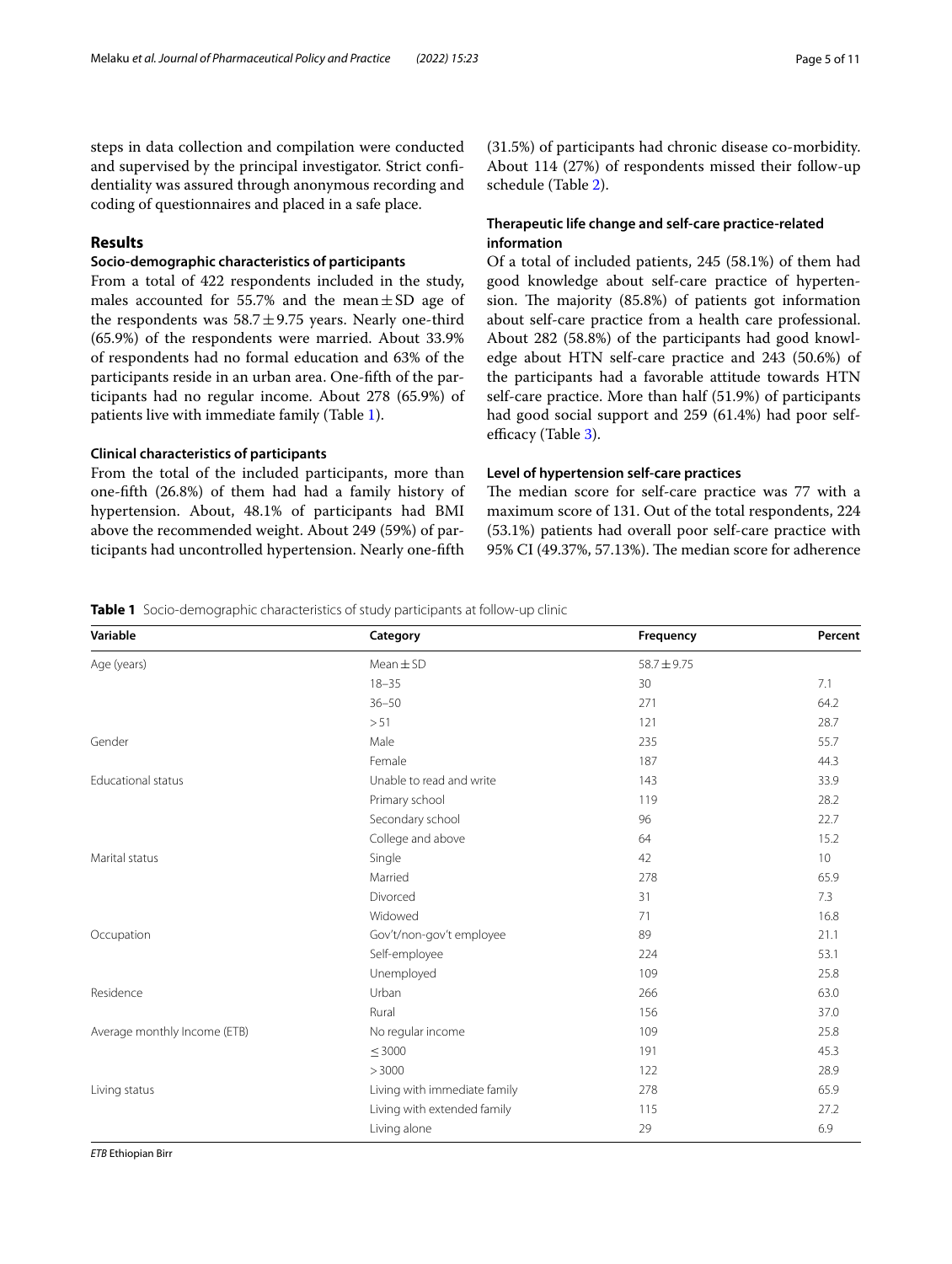| <b>Variables</b>                          | Category              | Frequency      | Percent |
|-------------------------------------------|-----------------------|----------------|---------|
| Family history of hypertension            | Yes                   | 113            | 26.8    |
|                                           | <b>No</b>             | 309            | 73.2    |
| Body mass index                           | Underweight $(< 18)$  | 26             | 6.2     |
|                                           | Normal (18-24.99)     | 193            | 45.7    |
|                                           | Overweight (25-29.99) | 173            | 41.0    |
|                                           | Obese (> 30)          | 30             | 7.1     |
| Follow-up schedules                       | Every 2 weeks         | 16             | 3.8     |
|                                           | Every month           | 217            | 51.4    |
|                                           | Every 2 months        | 182            | 43.1    |
|                                           | Every 3 months        | $\overline{7}$ | 1.7     |
| Blood pressure control status             | Uncontrolled          | 249            | 59      |
|                                           | Controlled            | 173            | 41      |
| Chronic disease co-morbidity              | Yes                   | 133            | 31.5    |
|                                           | <b>No</b>             | 289            | 68.5    |
| Disease duration since diagnosis (years)  | $<$ 3                 | 105            | 24.9    |
|                                           | $3 - 5$               | 101            | 23.9    |
|                                           | > 5                   | 216            | 51.2    |
| Treatment duration since diagnosis(years) | < 5                   | 206            | 48.8    |
|                                           | $\geq$ 5              | 216            | 51.2    |
| Adherence to the follow-up schedule       | Yes                   | 308            | 73      |
|                                           | $No**$                | 114            | 27      |
|                                           |                       |                |         |

<span id="page-5-0"></span>**Table 2** Clinical characteristics of study participants at follow-up clinic

\*\*Missed at least one follow-up schedule within the last 3 months

<span id="page-5-1"></span>**Table 3** Therapeutic life change and self-care practice-related information of study participants at follow-up clinic

| Variable                                             | Category                 | Frequency | Percent |
|------------------------------------------------------|--------------------------|-----------|---------|
| Knowledge towards self-care practice of hypertension | Good                     | 245       | 58.1    |
|                                                      | Poor                     | 177       | 41.9    |
| Source of information about self-care practice       | Health care professional | 363       | 85.8    |
|                                                      | Relatives and friends    | 31        | 7.3     |
|                                                      | Media                    | 15        | 3.6     |
| Attitude towards hypertension and self-care practice | Favorable                | 224       | 53.1    |
|                                                      | Unfavorable              | 198       | 46.9    |
| Self-efficacy                                        | Good                     | 259       | 61.4    |
|                                                      | Poor                     | 163       | 38.6    |
| Social support                                       | Good                     | 219       | 51.9    |
|                                                      | Poor                     | 203       | 48.1    |

to the prescribed medication was 19 with a maximum score of 21. About 203 (48.1%) of patients poorly adhered to their antihypertensive. The median score for dietary approach for stopping hypertension (DASH) practice was 17 with a maximum score of 55. Most of the participants 329 (78%) practiced low diet quality, 53 (12.6%) practiced medium diet quality and 40 (9.4%) practiced good diet quality. The median score for physical activity engagement was 6 with a maximum score of 12. About 317 (75.1%) respondents' had a poor practice of the recommended physical activity. The median score for weight management practice among the participants was 36 with a maximum score of 48. More than half of respondents 236 (55.9%) had poor weight management practice. Few numbers 27 (6.4%) of participants were current smokers and 64 (15.2%) were alcoholics (Fig. [1](#page-6-0)).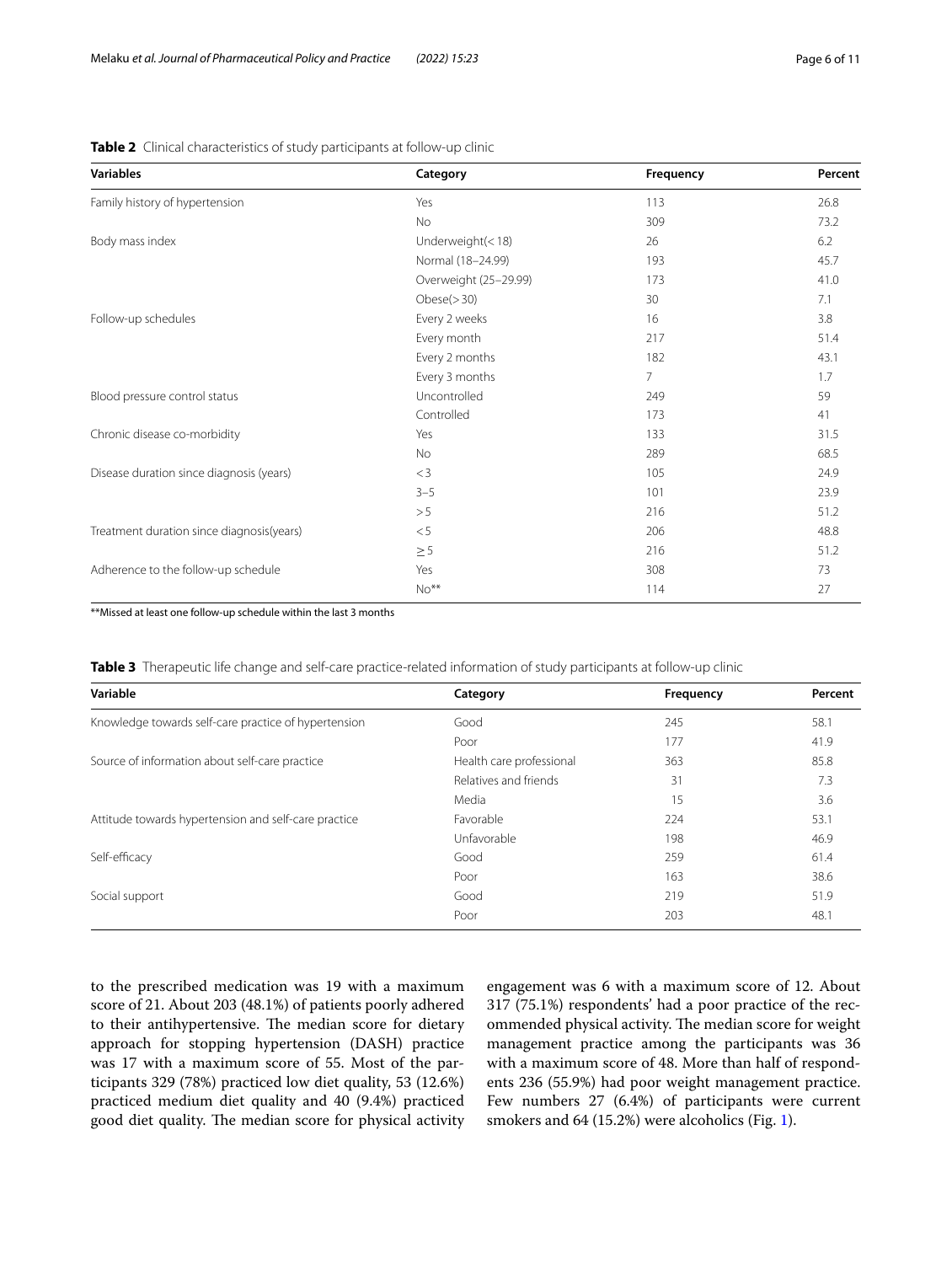

## <span id="page-6-0"></span>**Factors associated with self‑care practice**

Bivariate analysis showed statistically signifcant associations between educational level, blood pressure control, disease co-morbidity, attitude to hypertension, adherence to follow-up schedule, and social support of the respondents. On multivariable logistic regression analysis revealed lack of formal education, disease comorbidity, uncontrolled blood pressure, unfavorable attitude to hypertension, poor adherence to following up schedule, and poor social support were determinants for self-care practices. Patients who cannot read and write were two times more likely to practice poor self-care [AOR=2.15; 95% CI (1.74,6.39); *p* ≤ 0.001] as compared to those who attended tertiary and above education. Hypertensive patients with uncontrolled BP were two times more likely to practice poor self-care [AOR=2.14 95% CI (1.27, 3.61); *p*=0.003] as compared to those who had controlled blood pressure. The probability of poor self-care was 1.48 times more likely among patients who had disease co-morbidity [AOR = 1.48; 95% CI (0.25, 7.73);  $p \le 0.001$ ] as compared to those with no co-morbidity. Patients who had unfavorable attitudes were three times more likely to practice poor self-care [AOR=3.13; 95% CI (1.95, 7.52);  $p \le 0.001$ ] as compared to those patients with a favorable attitude. Additionally, hypertensive patients with poor social support were almost three times more likely to practice poor self-care practice  $[AOR = 2.75;$ 95% CI (1.45, 6.43);  $p \le 0.001$ ] as compared to patients with good social support (Table [4](#page-7-0)).

## **Discussion**

Self-management is an important non-pharmacological approach that facilitates blood pressure control. It is essential for the prevention and treatment of hypertension  $[44]$  $[44]$ . This study aimed to determine the level of self-care in hypertensive patients in relation to antihypertensive drug compliance and therapeutic lifestyle changes. The overall level of self-care practice in this study was 53.1% (49.37%, 57.13%). This is consistent with a study in Nigeria [[45](#page-9-34)] (47.4%) and a previous study conducted in a research setting [[46\]](#page-9-35) (55.3%). However, the result of this study was lower than the results of studies conducted in Addis Ababa [[20\]](#page-9-14) (77%), Durame [[27\]](#page-9-36) (72.7%), and MizanTepi [\[47\]](#page-9-37). Meanwhile, the result of this study was higher than those of studies conducted not only in Iran  $[48]$  $[48]$  $[48]$  (27%), but also in Harar  $[49]$  $[49]$  $[49]$  (37.9%) and Nekemte  $[50]$  $[50]$  $[50]$  (31.1%). These discrepancies may relate to diferences in the population's lifestyle, cultural, economic situation, access to health care facilities, and educational attainment.

In this study, the rate of using a low-quality diet was 78% (69.66%, 84.47%). This result is higher than studies conducted in Durame [[27\]](#page-9-36), (42.5%) [[27\]](#page-9-36), Harar [[49](#page-9-39)], (18.2%) [[43\]](#page-9-31), Saudi Arabia [[45\]](#page-9-34) (20.7%) [\[45\]](#page-9-34) and Uganda  $[51]$  $[51]$  $[51]$  (24.4%). This may be due to differences in dietary perceptions on dietary management by region and country. In addition, diferences in measurement tools, socio-economic and socio-cultural values may cause fuctuations in results.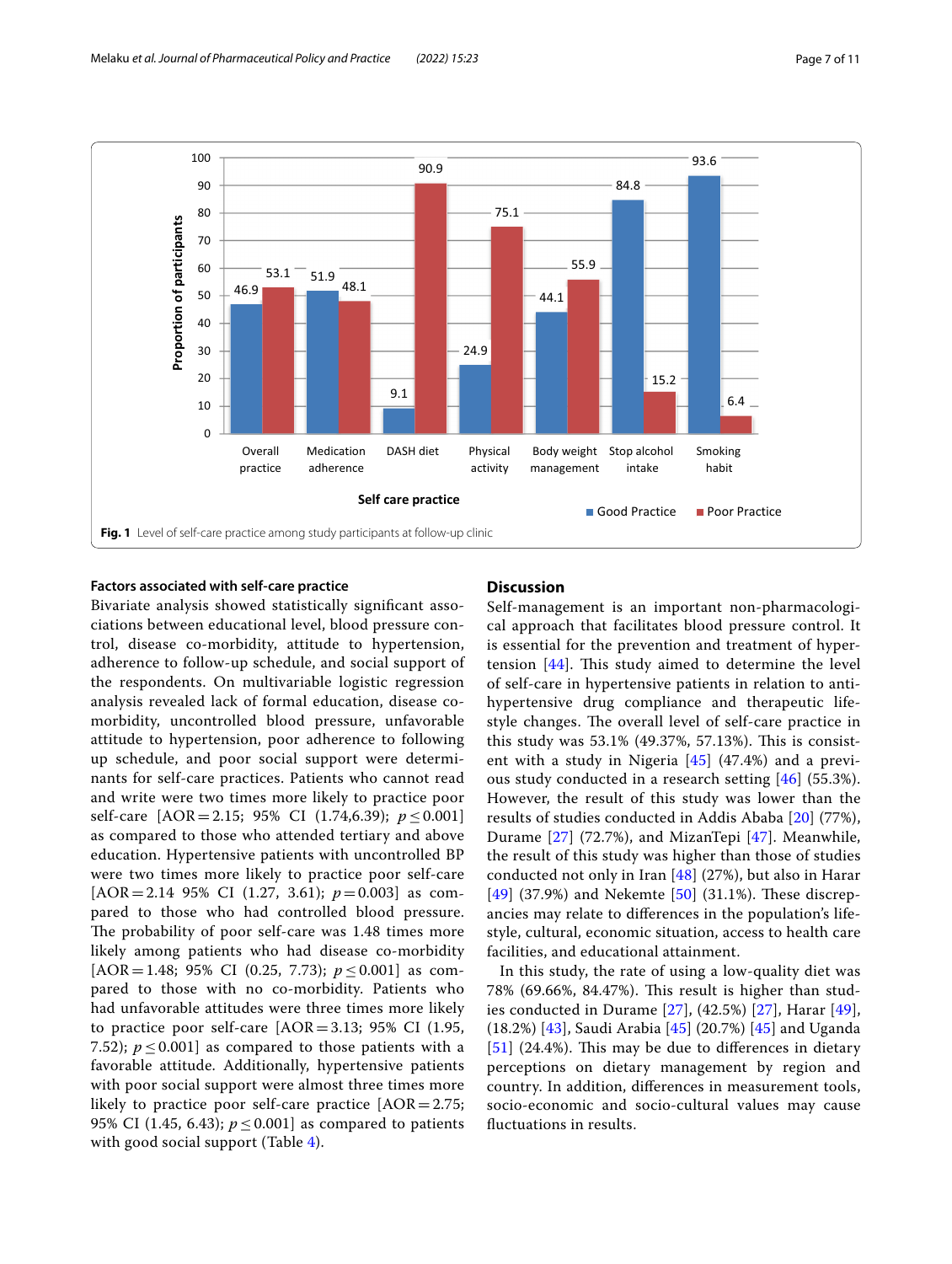| <b>Variables</b>          |                              | Self-care practice |          | COR (95% CI)           | AOR (95% CI)       | p-value |
|---------------------------|------------------------------|--------------------|----------|------------------------|--------------------|---------|
|                           |                              | Poor (n)           | Good (n) |                        |                    |         |
| Age (years)               | $18 - 35$                    | 12                 | 18       | 1.00                   | 1.00               |         |
|                           | $36 - 50$                    | 141                | 130      | 1.85 (0.87, 7.68)*     | 1.34 (0.209, 3.33) | 0.119   |
|                           | > 51                         | 71                 | 50       | $1.25(0.17, 5.22)^{*}$ | 1.07(0.22, 8.31)   | 0.214   |
| Gender                    | Male                         | 123                | 112      | 1.00                   |                    |         |
|                           | Female                       | 101                | 86       | $0.85(0.41 - 10.46)$   |                    |         |
| <b>Educational status</b> | Unable to read and write     | 97                 | 46       | 2.18 (0.73,13.38)**    | 2.15 (1.74, 6.39)  | < 0.001 |
|                           | Primary school               | 69                 | 50       | 1.53 (0.92, 7.49)*     | 1.56(0.81, 4.27)   | 0.136   |
|                           | Secondary school             | 31                 | 65       | $2.61$ (1.15, 5.85)*   | 1.24(0.67, 5.21)   | 0.218   |
|                           | College and above            | 27                 | 37       | 1.00                   | 1.00               |         |
| Residence                 | Urban                        | 131                | 135      | 1.00                   |                    |         |
|                           | Rural                        | 93                 | 63       | $1.62(0.48 - 7.35)$    |                    |         |
| Occupation                | Gov't/non-gov't employee     | 41                 | 46       | 1.00                   |                    |         |
|                           | Self-employee                | 113                | 111      | $0.47(0.25 - 2.43)$    |                    |         |
|                           | Unemployed                   | 70                 | 39       | $1.31(0.96 - 3.44)$    |                    |         |
| Living status             | Living with immediate family | 150                | 128      | 1.00                   |                    |         |
|                           | Living with extended family  | 65                 | 50       | $0.94(0.52 - 4.18)$    |                    |         |
|                           | Living alone                 | 9                  | 20       | $1.23(0.70 - 3.91)$    |                    |         |
| Blood pressure control    | Uncontrolled                 | 107                | 66       | 4.26 (2.55, 11.34)**   | 2.14 (1.27, 3.61)  | 0.003   |
|                           | Controlled                   | 117                | 132      | 1.00                   | 1.00               |         |
| Co-morbidity status       | Yes                          | 79                 | 54       | $1.35(0.43, 5.83)$ **  | 1.48 (0.25, 7.73)  | < 0.001 |
|                           | No                           | 145                | 144      | 1.00                   | 1.00               |         |
| Adherence to follow-up    | Yes                          | 152                | 156      | 1.00                   | 1.00               |         |
|                           | <b>No</b>                    | 72                 | 42       | 2.73 (0.98, 8.32)**    | 0.89(0.327, 2.71)  | 0.067   |
| Attitude to hypertension  | Unfavorable                  | 117                | 81       | 3.67 (2.26, 10. 98)**  | 3.13(1.95,7.52)    | < 0.001 |
|                           | Favorable                    | 107                | 117      | 1.00                   | 1.00               |         |
| Social support            | Poor                         | 121                | 82       | $3.17(2.08, 11.65)$ ** | 2.75 (1.45, 6.43)  | < 0.001 |
|                           | Good                         | 103                | 116      | 1.00                   | 1.00               |         |

<span id="page-7-0"></span>**Table 4** Factors associated with self-care practice of study participants at follow-up clinic

\*\**p*-value<0.05; \**p* value<0.25

In this study, non-adherence to physical activity was 75.1% (68.77%, 88.90%). This is consistent with a study done in Durame [\[27](#page-9-36)] (83.9%) and Saudi [\[52](#page-9-42)] (76.8%). However, this result was higher than the studies con-ducted in Addis Ababa [\[12](#page-9-6), [53](#page-9-43)] (50.6% -68.6%) This may be due to limited facilities or the lack of a structural framework for exercise around the workplace as well as for the general public in the study area. In addition, patients' perceptions and attitudes toward physical activity may limit its practice.

The smoking rate in this study was 6.4%. This finding was lower than other studies done in Ethiopia [\[27](#page-9-36), [49\]](#page-9-39), India [\[54](#page-10-0)], Kenya [\[55](#page-10-1)] Nigeria [[56,](#page-10-2) [57\]](#page-10-3), Canada [\[58](#page-10-4)], Korea [\[59\]](#page-10-5), and Iran [\[60\]](#page-10-6). In addition, the prevalence of alcohol use in this study was 15.2%. This was in line with other studies in Ethiopia [[25,](#page-9-44) [27](#page-9-36)], Ghana [[61](#page-10-7)], Kenya [[55\]](#page-10-1). However, this result was much lower than studies conducted in other regions of Nigeria [[56,](#page-10-2) [57\]](#page-10-3) and Korea [[59\]](#page-10-5). Diferences in survey results may be related to diferences in socio-cultural and religious viewpoints. Smoking and drinking within the community are not encouraged in this area of study.

Educational level showed a statistically signifcant relationship with self-management practice. Patients who cannot read and write were twice more likely to have poor self-care than patients with higher education. This was in line with the other studies done in Ethiopia [[27](#page-9-36),  $62$ ]. This may be due to cognitive differences between patients with formal education and those without formal education. Patients who cannot read and write overlook sources of information such as posters, fyers, and other written materials.

The probability of poor self-care practice was higher and statistically signifcant among patients with chronic disease co-morbidity. This finding was consistent with the other studies from Ethiopian settings [\[27,](#page-9-36) [53,](#page-9-43) [63](#page-10-9)]. This may be due to symptoms of co-morbidity that interfere with self-management of high blood pressure, or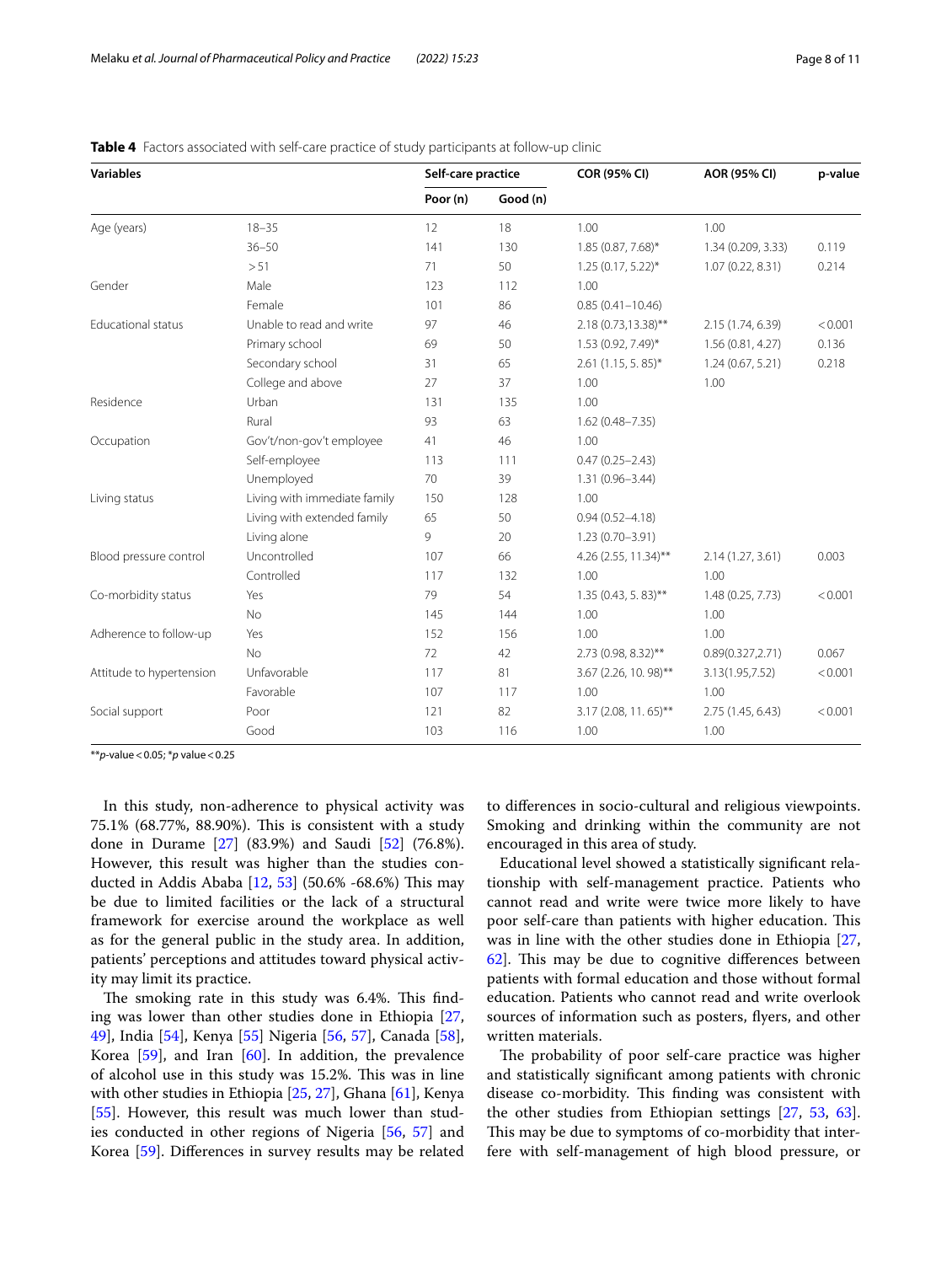lifestyle changes caused by the co-morbidity. In addition, comorbid conditions exacerbate the patient's symptoms and prevent them from adapting to lifestyle changes [[64\]](#page-10-10).

In this study, people with uncontrolled blood pressure were twice as likely to be poorly self-managing as those with controlled blood pressure. This was in line with other studies  $[49, 62, 65, 66]$  $[49, 62, 65, 66]$  $[49, 62, 65, 66]$  $[49, 62, 65, 66]$  $[49, 62, 65, 66]$  $[49, 62, 65, 66]$  $[49, 62, 65, 66]$  $[49, 62, 65, 66]$ . This may be due to the fact that good self-care habits can help control blood pressure.

This study also showed the impact of social support on self-management practices in patients with arterial hypertension. Patients with poor social support were nearly three times more likely to have poor selfmanagement than patients with good social support. This was consistent with other studies  $[25, 53, 67]$  $[25, 53, 67]$  $[25, 53, 67]$  $[25, 53, 67]$  $[25, 53, 67]$  $[25, 53, 67]$ . This can be attributed to several aspects, of social support in stress management, and psychoactive self-help activities, that positively impact patients' lifestyle changes. This study also showed a statistically signifcant relationship between attitudes toward hypertension and self-management practices. Patients with unfavorable were three times more likely to have poor self-care than patients with positive attitudes. This may be because hypertensive patients understand the complications of the disease and can engage in efective self-management to prevent these complications.

### **Limitation of the study**

As this is a one-hospital study, it will be difficult to generalize. Because the study participants' self-management practices were based on self-report, there may be memory bias and social desirability bias.

## **Conclusion**

The level of self-care practices for hypertension in the study area was low. In particular, the level of adherence to the DASH diet, exercise, and weight control was very low. Not attending formal education, uncontrolled BP, poor social support, and unfavorable attitude, and living with chronic disease co-morbidity were independent predictors of poor self-care practices. Improving self-management practices for hypertension requires targeted, patient-specifc interventions.

#### **Abbreviations**

AOR: Adjusted odds ratio; CVD: Cardiovascular disease; COR: Crude odds ratio; CI: Confdence interval; BP: Blood pressure; DASH: Dietary approach to stop hypertension; DASH-Q: Dietary approach to stop hypertension quality; ETB: Ethiopian Birr; HTN: Hypertension; HELM: Hypertension evaluation of lifestyle and management; H-SCALE: Hypertension-related self-care activity level; JMC: Jimma Medical Center; MSPSS: Multidimensional Perceived Social Support Scale; NCD: Non-communicable disease; SPSS: Statistical package for social science; WHO: World Health Organization.

#### **Acknowledgements**

We would like to acknowledge Jimma University for the approval of ethical clearance and funding support of this study. We would like to express our gratitude for health care professionals of Jimma Medical Center for their unreserved support during the work. Our acknowledgment extends to the study participants, data collectors, and supervisors who participated in the study.

#### **Authors' contributions**

The analysis was conceptualized by TM, HF and AF. Data collection was managed by TM, BB and AG. Data analysis was conducted by TM and AF. TM drafted the manuscript. All authors participated in editing, feedback and revisions. All authors read and approved the fnal manuscript.

## **Funding**

This study was sponsored by Jimma University, Ethiopia.

#### **Availability of data and materials**

All materials and data are available from the corresponding author without any restriction.

#### **Declarations**

#### **Ethical approval and consent to participate**

Ethical approval for the study was obtained from institutional review board (IRB) of Institute of Health, Jimma University. Data were collected after informed verbal consent is obtained from the participants. Confdentiality of the information was maintained by excluding names as identifcation in the questionnaire and keeping their privacy during the data collection.

#### **Consent for publication**

Not applicable.

#### **Competing interests**

The authors declared that they have no competing interests. The funder had no role in the study design, data collection and analysis, decision to publish, or preparation of the manuscript.

#### **Author details**

<sup>1</sup> Department of Clinical Pharmacy, School of Pharmacy, Institute of Health, Jimma University, Jimma, Ethiopia. <sup>2</sup> Center for Disease Control and Prevention, Oromia Regional Health Bureau, Finfinnee, Ethiopia. <sup>3</sup> Department of Pharmacy, Black Lion Specialized Hospital, Addis Ababa University, Addis Ababa, Ethiopia.

## Received: 14 December 2021 Accepted: 14 March 2022 Published online: 22 March 2022

#### **References**

- <span id="page-8-0"></span>1. Kaptoge S, Pennells L, De Bacquer D, Cooney MT, Kavousi M, Stevens G, et al. World Health Organization cardiovascular disease risk charts: revised models to estimate risk in 21 global regions. Lancet Glob Health. 2019;7(10):e1332–45.
- <span id="page-8-1"></span>2. Bacha D, Abera H. Knowledge, attitude and self-care practice towards control of hypertension among hypertensive patients on follow-up at St. Paul's hospital, Addis Ababa. Ethiop J Health Sci. 2019;29(4).
- <span id="page-8-2"></span>3. Hypertension R. Detection. Evaluation, and Management: a Scientifc Statement From the American Heart Association Hypertension [Internet] [citirano 2020 Lipnja 6] Dostupno na: [https://www.ahajournalsorg/doi/](https://www.ahajournalsorg/doi/101161/HYP) [101161/HYP.](https://www.ahajournalsorg/doi/101161/HYP) 2018;84.
- <span id="page-8-3"></span>4. Chia YC, Ching SM. Prevalence and predictors of resistant hypertension in a primary care setting: a cross-sectional study. BMC Fam Pract. 2014;15(1):1–7.
- <span id="page-8-4"></span>5. Whelton PK, Carey RM, Aronow WS, Casey DE Jr, Collins KJ, Dennison Himmelfarb C, et al. ACC/AHA/AAPA/ABC/ACPM/AGS/APhA/ASH/ASPC/ NMA/PCNA Guideline for the Prevention, Detection, Evaluation, and Management of High Blood Pressure in Adults: Executive Summary: a Report of the American College of Cardiology/American Heart Association Task Force on Clinical Practice Guidelines. Hypertension. 2018;71(6):1269–324.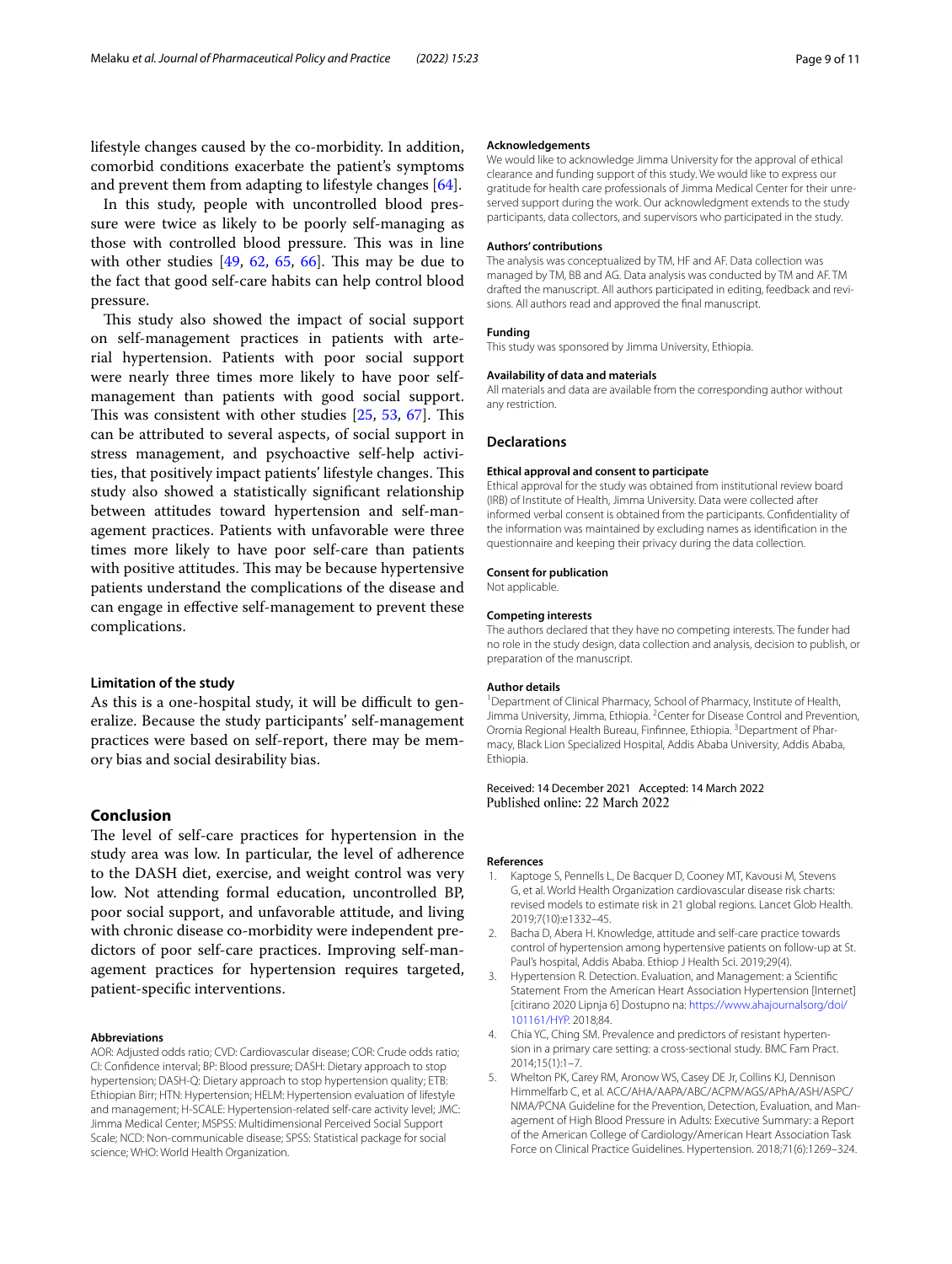- <span id="page-9-0"></span>6. WHO. A global brief on Hypertension. WHO. 2013.
- <span id="page-9-1"></span>7. Kibret KT, Mesfn YM. Prevalence of hypertension in Ethiopia: a systematic meta-analysis. Public Health Rev. 2015;36(1):14.
- <span id="page-9-2"></span>8. Abebe SM, Andargie G, Shimeka A, Alemu K, Kebede Y, Wubeshet M, et al. The prevalence of non-communicable diseases in northwest Ethiopia: survey of Dabat Health and Demographic Surveillance System. BMJ Open. 2017;7(10):e015496.
- <span id="page-9-3"></span>9. Dorans KS, Mills KT, Liu Y, He J. Trends in Prevalence and Control of Hypertension According to the 2017 American College of Cardiology/American Heart Association (ACC/AHA) Guideline. J Am Heart Assoc. 2018;7(11).
- <span id="page-9-4"></span>10. World Health Organization. Regional Office for the Eastern Mediterranean. World Health Day 2013: control your blood pressure control your life: high blood pressure control it with legislation. 2013. [https://apps.](https://apps.who.int/iris/handle/10665/113247) [who.int/iris/handle/10665/113247.](https://apps.who.int/iris/handle/10665/113247)
- <span id="page-9-5"></span>11. Fagard RH. Resistant hypertension. Heart. 2012;98(3):254–61.
- <span id="page-9-6"></span>12. Bacha D, Abera H. Knowledge, attitude and self-care practice towards control of hypertension among hypertensive patients on follow-up at St Paul's Hospital, Addis Ababa. Ethiop J Health Sci. 2019;29(4):421–30.
- <span id="page-9-7"></span>13. Belko N, Creel E, Thomas P. APRNs application of transtheoretical basis to improve adherence to treatment regimen in hypertensive patients.
- <span id="page-9-8"></span>14. Williams B, Mancia G, Spiering W, Agabiti Rosei E, Azizi M, Burnier M, et al. 2018 ESC/ESH Guidelines for the management of arterial hypertension. Eur Heart J. 2018;39(33):3021–104.
- <span id="page-9-9"></span>15. AlHadlaq RK, Swarelzahab MM, AlSaad SZ, AlHadlaq AK, Almasari SM, Alsuwayt SS, et al. Factors afecting self-management of hypertensive patients attending family medicine clinics in Riyadh, Saudi Arabia. J Fam Med Primary Care. 2019;8(12):4003.
- <span id="page-9-10"></span>16. Appel LJ. Lifestyle modifcation as a means to prevent and treat high blood pressure. J Am Soc Nephrol. 2003;14(suppl 2):S99–102.
- <span id="page-9-11"></span>17. Durai V, Muthuthandavan AR. Knowledge and practice on lifestyle modifcations among males with hypertension. Indian J Comm Health. 2015;27(1):143–9.
- <span id="page-9-12"></span>18. Mengistu MD. Pattern of blood pressure distribution and prevalence of hypertension and prehypertension among adults in Northern Ethiopia: disclosing the hidden burden. BMC Cardiovasc Disord. 2014;14(1):33.
- <span id="page-9-13"></span>19. Riegel B, Moser DK, Anker SD, Appel LJ, Dunbar SB, Grady KL, et al. State of the science: promoting self-care in persons with heart failure: a scientifc statement from the American Heart Association. Circulation. 2009;120(12):1141–63.
- <span id="page-9-14"></span>20. Tibebu A, Mengistu D, Negesa L. Adherence to recommended lifestyle modifcations and factors associated for hypertensive patients attending chronic follow-up units of selected public hospitals in Addis Ababa, Ethiopia. Patient Prefer Adherence. 2017;11:323–30.
- <span id="page-9-15"></span>21. Buda ES, Hanfore LK, Fite RO, Buda AS. Lifestyle modifcation practice and associated factors among diagnosed hypertensive patients in selected hospitals, South Ethiopia. Clin Hypertens. 2017;23(1):26.
- <span id="page-9-16"></span>22. Hu H, Li G, Arao T. Prevalence rates of self-care behaviors and related factors in a rural hypertension population: a questionnaire survey. Int J Hypertens. 2013;2013:8.
- 23. Motlagh SFZ, Chaman R, Sadeghi E, Eslami AA. Self-care behaviors and related factors in hypertensive patients. Iran Red Crescent Med J. 2016;18(6).
- 24. Beigi MA, Zibaeenezhad MJ, Aghasadeghi K, Jokar A, Shekarforoush S, Khazraei H. The efect of educational programs on hypertension management. Int Cardiovasc Res J. 2014;8(3):94–8.
- <span id="page-9-44"></span>25. Labata BG, Ahmed MB, Mekonen GF, Daba FB. Prevalence and predictors of self care practices among hypertensive patients at Jimma University Specialized Hospital, Southwest Ethiopia: cross-sectional study. BMC. 2019.
- <span id="page-9-17"></span>26. Akhter N. Self-management among patient with hypertension in Bangladesh: prince of Songkla University; 2010.
- <span id="page-9-36"></span>27. Buda ES, Hanfore LK, Fite RO, Buda AS. Lifestyle modifcation practice and associated factors among diagnosed hypertensive patients in selected hospitals, South Ethiopia. Biomed Central. 2017.
- <span id="page-9-18"></span>28. Bodenheimer T, Lorig K, Holman H, Grumbach K. Patient self-management of chronic disease in primary care. JAMA. 2002;288(19):2469–75.
- <span id="page-9-19"></span>29. Warren-Findlow J, Seymour RB. Prevalence rates of hypertension self-care activities among African Americans. J Natl Med Assoc. 2011;103(6):503–12.
- <span id="page-9-20"></span>30. Ademe S, Aga F, Gela D. Hypertension self-care practice and associated factors among patients in public health facilities of Dessie town, Ethiopia. BMC Health Serv Res. 2019;19(1):1–9.
- 31. Parkerson G Jr, Broadhead W, Tse C. Validation of the duke social support and stress scale. Fam Med. 1991;23(5):357–60.
- <span id="page-9-32"></span>32. Schapira MM, Fletcher KE, Hayes A, Eastwood D, Patterson L, Ertl K, et al. The development and validation of the hypertension evaluation of lifestyle and management knowledge scale. J Clin Hypertens. 2012;14(7):461–6.
- <span id="page-9-29"></span>33. Warren-Findlow J, Basalik DW, Dulin M, Tapp H, Kuhn L. Preliminary validation of the hypertension self-care activity level effects (H-SCALE) and clinical blood pressure among patients with hypertension. J Clin Hypertens. 2013;15(9):637–43.
- <span id="page-9-21"></span>34. Warren-Findlow J, Seymour RB, Huber LRB. The association between selfefficacy and hypertension self-care activities among African American adults. J Community Health. 2012;37(1):15–24.
- <span id="page-9-22"></span>35. Association AH. A report of American heart association task force on clinical practice guidelines. Report. 2017.
- <span id="page-9-23"></span>36. Mcdowell. Measuring health: a guide to rating scales. Stat Med. 1989;8:1308–9.
- <span id="page-9-24"></span>37. Lavsa SM, Holzworth A, Ansani NT. Selection of a validated scale for measuring medication adherence. J Am Pharm Assoc. 2011;51(1):90–4.
- <span id="page-9-25"></span>38. Organization WH. Technical package for cardiovascular disease management in primary health care. WHO. 2018.
- <span id="page-9-26"></span>39. Warren-Findlow J, Reeve CL, Racine EF. Psychometric validation of a brief self-report measure of diet quality: the DASH-Q. J Nutr Educ Behav. 2017;49(2):92–9.
- <span id="page-9-27"></span>40. Wijndaele K, Duvigneaud N, Matton L, Duquet W, Delecluse C, Thomis M, et al. Sedentary behaviour, physical activity and a continuous metabolic syndrome risk score in adults. Eur J Clin Nutr. 2009;63(3):421–9.
- <span id="page-9-28"></span>41. Yen IH, Kaplan GA. Poverty area residence and changes in physical activity level: evidence from the Alameda County Study. Am J Public Health. 1998;88(11):1709–12.
- <span id="page-9-30"></span>42. Saad AP. Association between health literacy and weight management behaviors among individuals with hypertension: data from the newest vital sign: The University of North Carolina at Charlotte; 2016.
- <span id="page-9-31"></span>43. Khavari K, Farber P, Douglass F. A scale for the indirect assessment of alcohol intake. The alcohol use predictor scale. J Stud Alcohol. 1979;40(7):683–92.
- <span id="page-9-33"></span>44. Unger T, Borghi C, Charchar F, Khan NA, Poulter NR, Prabhakaran D, et al. 2020 International Society of Hypertension global hypertension practice guidelines. Hypertension. 2020;75(6):1334–57.
- <span id="page-9-34"></span>45. Ajiboye RO, Okafor NA, Ojo IC. Knowledge and practice of lifestyle modifcation among hypertensive patients in a General Hospital Lagos. IOSR J Nurs Health Sci (IOSR-JNHS). 2020;9(2).
- <span id="page-9-35"></span>46. Abdulwahed A, Seid A, Yimam E. Level of self-care practice and associated factors among hypertensive patients in Jimma University Specialized Hospital, south west Ethiopia. Unpublished 2016.
- <span id="page-9-37"></span>47. Ermias ATT. Lifestyle modifcation practice and associated factors among diagnosed hypertensive patients in Mizan Tepi University Teaching Hospital South west Ethiopia PAMJ. Clin Med. 2019;2.
- <span id="page-9-38"></span>48. Khorsandi M, Roozbahani N, Zade Zf, editors. A survey on health beliefs relation with self—care practice among the elderly hypertension in Iran (2013) 2014.
- <span id="page-9-39"></span>49. Nadewu AN, Geda B. Adherence to healthy lifestyle among hypertensive patients in Harar Region, Eastern Ethiopia. Prim Health Care. 2018. [https://](https://doi.org/10.4172/2167-1079.1000308) [doi.org/10.4172/2167-1079.1000308.](https://doi.org/10.4172/2167-1079.1000308)
- <span id="page-9-40"></span>50. Fetensa G, Milkiyas N, Besho M, Hasen T, Teshoma M, Wakuma B, Etefa W, Fayisa L. Assessment of knowledge and practice of life style modifcation among hypertensive patients at Nekemte Specialized Hospital, Western Oromia. J Cardiovasc Dis Diagn. 2019.
- <span id="page-9-41"></span>51. Tusubira AK, Nalwadda CK, Akiteng AR, et al. Self-care practices and needs in patients with hypertension, diabetes, or both in rural Uganda: a mixed-methods study. UINCD. 2020.
- <span id="page-9-42"></span>52. Bakhsh LA, Adas AA, Murad MA, Nourah RM, Hanbazazah SA, Aljahdali AA, Alshareef RJ. Awareness and knowledge on hypertension and its SelfCare practices among hypertensive patients in Saudi Arabia. Ann Int Med Dental Res. 2017;3(5).
- <span id="page-9-43"></span>53. Tibebu A, Mengistu D, Negesa L. Adherence to recommended lifestyle modifcations and factors associated for hypertensive patients attending